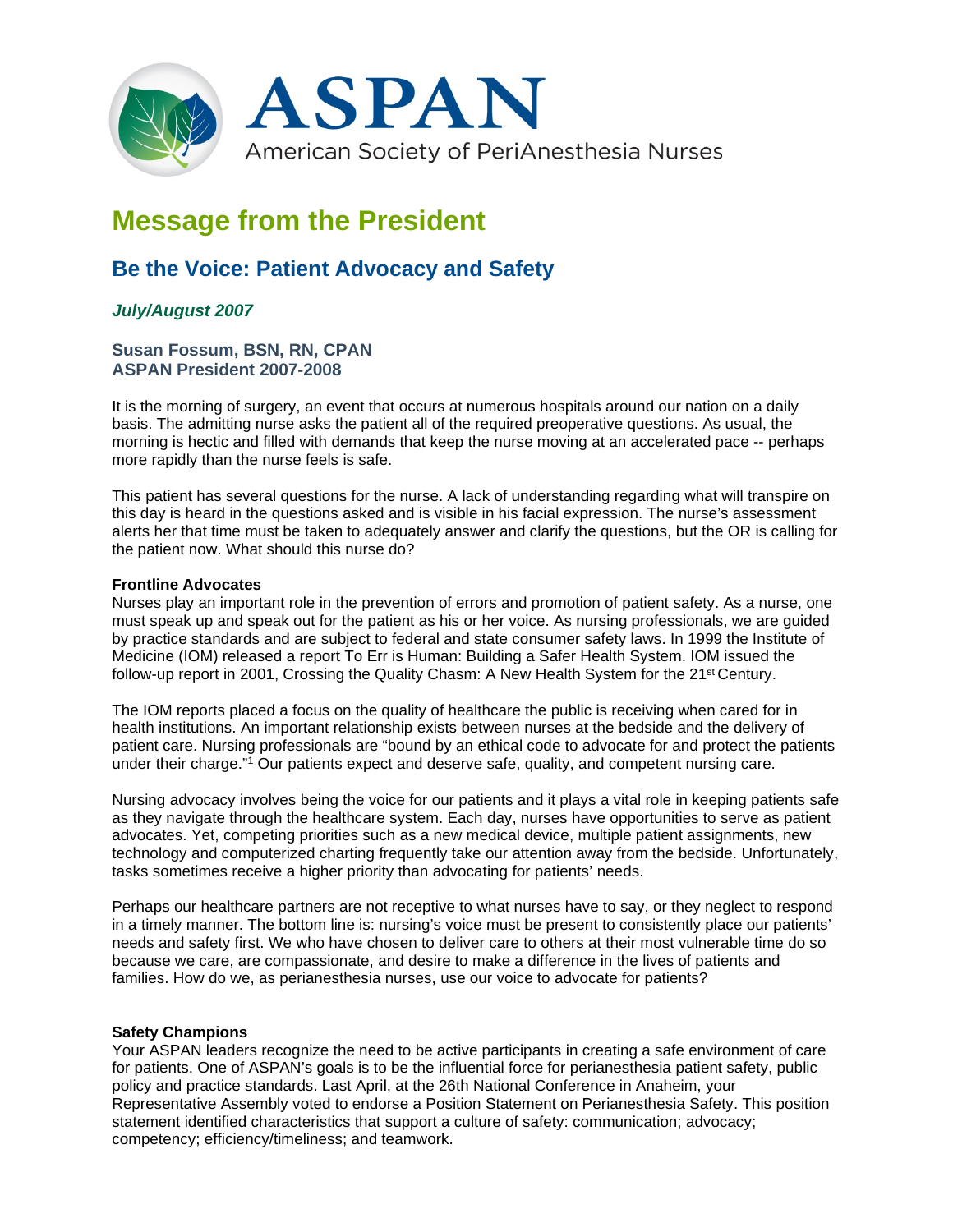Safety advocacy translates into something tangible at your facility or area of practice. Handoff communication, site verification, medication reconciliation, and having the appropriate staffing levels are just a few areas of concern that we can impact at a local level. Collaboration with and the inclusion of physicians, administrators and other healthcare colleagues regarding issues affecting patient care are important for creating a safe environment for patients.

Every nurse can become involved in work teams, performance improvement projects, committee work, and drafting of policies, procedures or standards. Your presence, active participation, and voice can and does make a difference in the care your patients receive. ASPAN offers many resources to assist you in caring for patients, and your organization is dedicated to the delivery of safe, competent patient care by providing quality education, practice standards and safe practices founded in evidence based research.

#### **Policy and Partnerships**

Patient advocacy cannot occur in a vacuum. It must move beyond the bedside. Partnerships can and must be formed with our healthcare partners. Katie Horton is a registered nurse (RN) and Washington, DC health policy advocate. She states, "Successful advocates participate in coalitions of organizations with common policy interests."<sup>2</sup> ASPAN partners with anesthesia providers, physicians and other nursing colleagues on issues affecting patient safety. ASPAN is an active participant in the Council on Surgical and Perioperative Safety (CSPS). This interdisciplinary group is working together to address core principles that affect patient safety, and I expect that you will continue to hear very exciting news from this group.

Although our circle of patient advocacy begins with a focus on our individual patient, it must extend outward to an understanding of healthcare issues on the state and national levels. Nurses must become politically savvy about healthcare policy and how that policy translates to the care delivered at the bedside. We have a responsibility to advocate for and support legislative programs that will ensure safe, quality driven environments for our patients and their families.

#### **Raising Your Voice**

Here are suggestions on how perianesthesia nurses can use our voices to advocate for patients we care for each day:

- Be compassionate and caring while communicating with the patient and his/her family
- Form a partnership with your patient; develop a plan of care for meeting personal needs and ensure the patient is an active participant in his/her care
- Maintain vigilance on behalf of the patient
- Know your ASPAN Standards, and organization/unit policies; incorporate these into practice
- Participate in committees, work teams, and performance improvement projects
- Belong to and be active in your professional nursing organization
- Use your experience, expertise, opinions and voice to advocate for improved healthcare initiatives at the local, state, federal and international levels

Eve Franklin, an RN and state senator from Montana writes: "Despite having spent all my adult professional life tending to the feelings of others, I was not at all confused about where the desire to care needed to change to a commitment to battle and, in the political context, an absolute requirement to fight. In politics, as in nursing, caring means little if you can't deliver; compassion is limited if you don't have the gumption to fight for good outcomes; and kindness is as vacuous as being 'nice' if it doesn't mean beneficent action and advocacy."3

We've all likely experienced that hectic, demanding, and sometimes frightening workplace I described. As perianesthesia nurses, we are positioned at the center of the healthcare delivery system. We have both the privilege and responsibility to create an environment of caring, healing, and safety that patients and their loved ones deserve. So please make safety a priority and take every opportunity you can to advocate for patients. Your voice is wanted and needed. Be the Voice.

#### **REFERENCES**

- 1. Watson D. Introduction to safety net: Lessons Learned from close calls in the OR; AORN Journal, 84(1): p. 532, 2006.
- 2. Horton K. Lobbying: An inside view; Vignette. In Mason D, Leavitt J, Chaffee M. Policy and Politics in Nursing and Health Care (4th Ed). St. Louis: Saunders, p. 563, 2002.